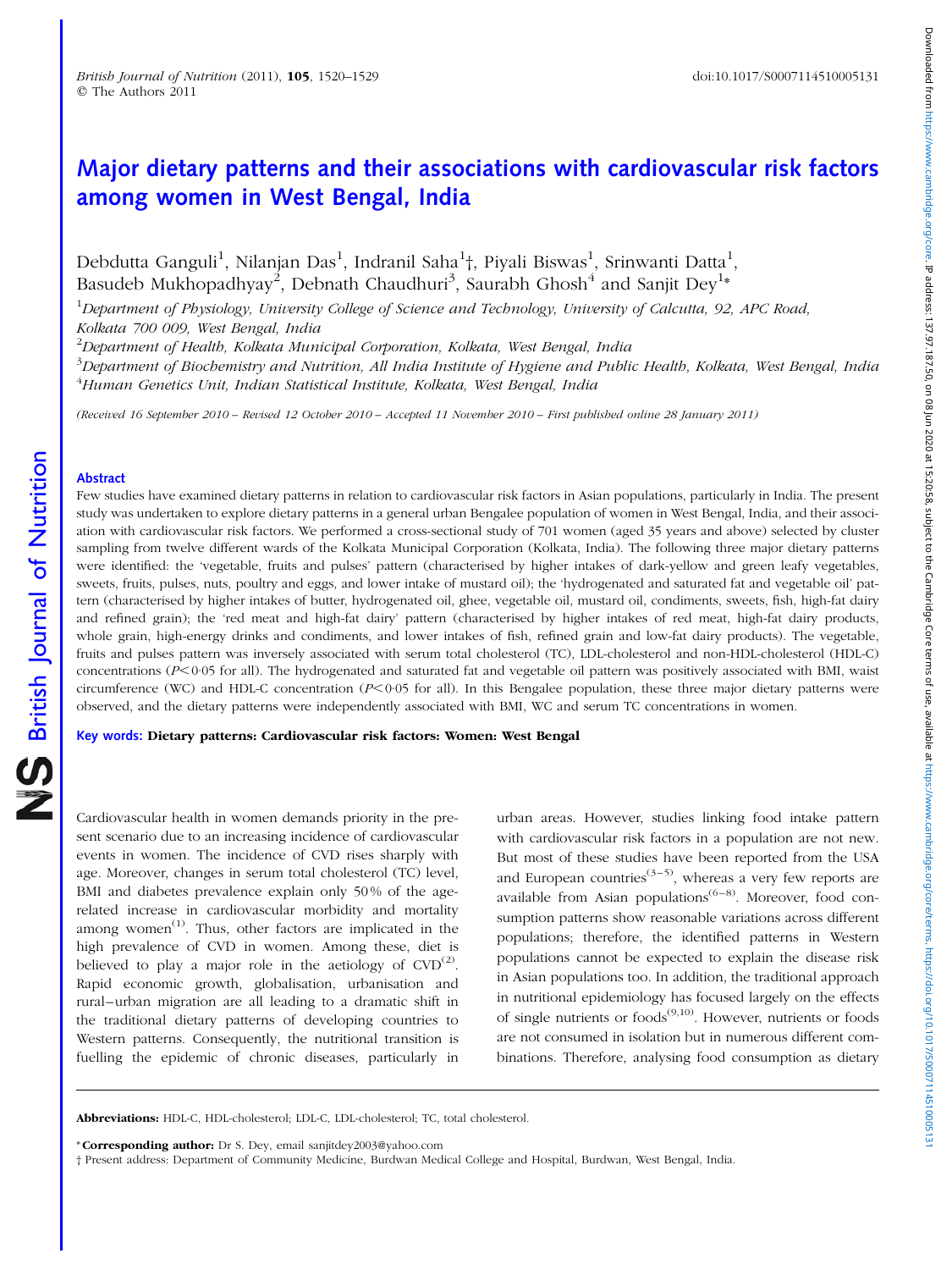patterns offers a more comprehensive approach to disease prevention or treatment.

Data on dietary patterns in relation to CVD risk factors are sparse in India. In the present study, we explore for the first time the dietary patterns in a general urban Bengalee population of women in Kolkata, West Bengal, India, and their association with sociodemographic and lifestyle variables, nutrient intakes and biomarkers of CVD.

# Materials and methods

British Journal of Nutrition

NS British Journal of Nutrition

# Selection of study participants

The present study was undertaken on 701 women (aged 35 years and above) who were residents of the Kolkata urban wards staying for an average of 29·8 years in Kolkata. Sampling was carried out following the WHO-prescribed cluster sampling methodology<sup>(11)</sup> from twelve different wards out of 141 urban wards of the Kolkata Municipal Corporation according to the most recent census data. The wards or cluster were included in the study by simple random sampling without replacement. According to the cluster sampling strategy, in each of the chosen ward or cluster, a location near the centre of the ward was taken as the starting point, and a random direction was selected. The first house was decided randomly, and thereafter every next house was visited along the direction by checking the compliance with inclusion criteria such as age (regardless of a woman's marital status) and non-pregnancy. After reaching the end of an area at a particular direction, the investigator returned back to the starting point, and the aforementioned procedure was repeated until the remaining houses were enrolled. The total number of households selected from each of the wards was determined on the basis of the response from the residents of that locality. During the selection of subjects, women were considered postmenopausal if their menses had ceased naturally or surgically (e.g. hysterectomy) for at least continuous 12 months. Subjects suffering from acute illness and chronic debilitating diseases and unwilling to participate in the study were excluded during the survey. From each of the household, only one eligible member was included in the study to avoid within-household clustering.

Several initial visits were made to the selected wards, before the survey, to establish contact with the community and local volunteers such as municipal health workers of the locality. To establish rapport with the community, several medical camps were held in the area, offering free check-ups and medical advice. A medical team consisting of one physician, two technicians, one dietitian and three or four male and female volunteers was assigned for the field investigation. The team visited every selected house, and informed and motivated the eligible household members for the field exercise. Subjects agreeing to participate in the study were instructed to come to a defined place between 07.00 and 09.30 hours after 12 h of overnight fasting. In particular, the relevance of the overnight fast was explained to them. All subjects were fully informed about the purpose and the procedure of the study in detail. Subjects submitted their written consent to participate in the study before the survey. The study protocol was approved by the Human Ethical Committee of the Department of Human Physiology, University of Calcutta, Kolkata, West Bengal, India.

Out of the 701 individuals who participated in the study, 645 provided complete data for analysis (fifty-six were excluded due to missing data for relevant variables).

## Dietary and other questionnaires

The usual dietary intakes were ascertained by employing an  $FFO<sup>(12)</sup>$ , composed of ninety-nine different food items commonly consumed in the population. To simplify the analysis, the food items used in the FFQ were collapsed to twentyfour distinct food groups to closely resemble the food groups that have been used previously in the literature (see [Table 1](#page-2-0) for food groups). This is done to limit subjectivity in defining food groups and to allow us to replicate studies already reported in the literature. Individual food items were also preserved if they constituted a distinct item on their own (e.g. eggs, chicken, mustard oil, refined oil, vanaspati, ghee and butter). For each food item, participants reported their average frequency of consumption over the past 6 months in terms of frequency categories classified as follows: (1) never or occasionally; (2) once in a month; (3) once in 15 d; (4) 1–3 times/week; (5) 4–6 times/week; (6) daily. It is important to note that portion sizes were not defined; it is a non-quantified FFQ. The frequency of all consumption variables was standardised as 'times/month' by using the conversion factors 4·3 weeks/month and 30·4 d/month rounded to the nearest whole number.

In addition, food intake was ascertained by a detailed questionnaire based on a 24h dietary recall proforma. Consumption of foods, listing the details of morning tea, breakfast, mid-morning, lunch, evening tea and dinner for two non-consecutive days (a weekday and a weekend) was recorded for each of the individuals. A weekend record of 24 h dietary recall was included in the present study to know about the food preferences (if any) especially related to holidays, which include items such as red meat, snacks, ice creams, sweet dishes or carbonated beverages, usually consumed on a weekly basis rather than daily by this population. The consumption of each food was recorded in terms of portion sizes during the interview. As an aid to quantification, standard sets of common utensils used in Indian households were shown to the participants to assess the accurate portion size. Standard-size spoons were used to assess the intake of sugar and edible oils. Individual intake in terms of each raw food item (e.g. rice, legumes, potato, etc.) was calculated by the formula:  $F = (P/O) \times R$ , where F is the individual intake of raw food item by the study participant from a particular preparation,  $P$  is the amount in g of the total raw food ingredient used for cooking a standard portion size of this preparation, Q is the total amount in g of the standard portion size of this preparation,  $R$  is the amount in g of the cooked food preparation consumed by the study participant. The total intake (24 h) of each nutrient (carbohydrate, protein, fat, vitamins and minerals) and energy consumption were calculated using a spreadsheet. For this purpose, a detailed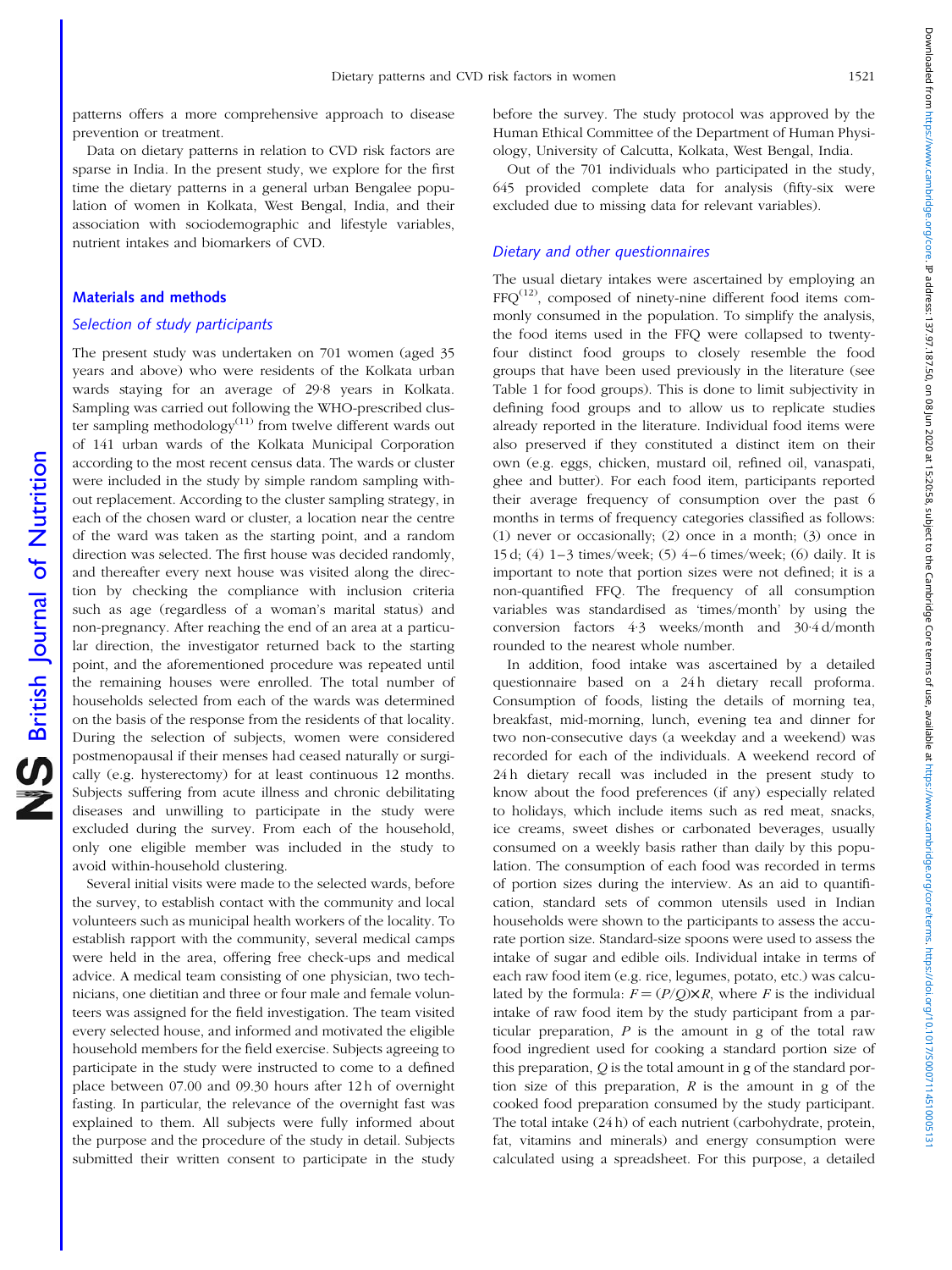<span id="page-2-0"></span>

British Journal of Nutrition

**NS** British Journal of Nutrition

Table 1. Food groupings used in the dietary pattern analysis

| Foods or food groups    | Food items                                                                                                                                                                                                   |
|-------------------------|--------------------------------------------------------------------------------------------------------------------------------------------------------------------------------------------------------------|
| Refined grain           | Boiled rice, puffed rice, flaked rice, white bread, sweet biscuits, salty biscuits, luchi, paratha and noodles                                                                                               |
| Whole grain             | Whole wheat flour                                                                                                                                                                                            |
| Pulses and legumes      | Lentil, green gram dhal, black gram dhal, dry peas, red gram dhal, soyabean, bengal gram dhal, rajmah and chole                                                                                              |
| Green leafy vegetables  | Amaranth, spinach, fenugreek leaves, cabbage, pumpkin leaves, radish leaves and colocasia leaves                                                                                                             |
| Dark-yellow vegetables  | Carrots and pumpkins                                                                                                                                                                                         |
| Other vegetables        | Cluster beans, bitter gourd, bottle gourd, brinjal, cauliflower, drumstick, ladies finger, onion stalk, papaya green,<br>plantain green, plantain flower, plantain stem, parwar, ridge gourd and snake gourd |
| Roots and tubers        | Potato, beetroot and colocasia                                                                                                                                                                               |
| Fruits                  | Apple, banana, guava, grapes, orange, mosambi, mango, lichi, bael fruit, jackfruit, pineapple, pomegranate, sapota,<br>watermelon, papaya ripe and raisins                                                   |
| <b>Nuts</b>             | Almond, cashew nuts and groundnuts                                                                                                                                                                           |
| Fish                    | Rohu, katla, air, boal, bata, bhetki, hilsa, koi, parsey, tengra, pomfrets and prawn                                                                                                                         |
| Poultry                 | Chicken                                                                                                                                                                                                      |
| Eggs                    | Fried, omelettes and boiled eggs                                                                                                                                                                             |
| Red meats               | Beef and mutton                                                                                                                                                                                              |
| Low-fat dairy products  | Low-fat (1.5%) double-toned milk, reduced or medium-fat (3.2%) toned milk and low-fat curd                                                                                                                   |
| High-fat dairy products | Whole milk including buffalo's milk, cow's milk; cheese, paneer and ice creams                                                                                                                               |
| <b>Butter</b>           | <b>Butter</b>                                                                                                                                                                                                |
| Ghee                    | Desi ghee                                                                                                                                                                                                    |
| Sweets                  | Cakes, sandesh, rosogulla, gulabjamun, chamcham, kheer, jalebi, custard, chocolates, honey and jaggery                                                                                                       |
| <b>Snacks</b>           | Salted snacks, such as potato chips and other chips, namkeen mixture; chop, samosa and kachori                                                                                                               |
| High-energy drinks      | Carbonated sweetened drinks                                                                                                                                                                                  |
| Condiments              | Chutney and pickles (added to foods at the table)                                                                                                                                                            |
| Vegetable oil           | Soyabean oil, sunflower oil and groundnut oil                                                                                                                                                                |
| Mustard oil             | Mustard oil                                                                                                                                                                                                  |
| Hydrogenated oil        | Vanaspati or dalda                                                                                                                                                                                           |

database was prepared for the nutrient consumption per 100 g of raw food items. The composition of raw foods was obtained from information published by the National Institute of Nutrition, Hyderabad, India<sup>(13)</sup>. Food composition (nutritive values) for ready-to-eat items (e.g. biscuits, salted snacks and carbonated beverages) was obtained from information on the food packages.

A detailed questionnaire-based interview was used to collect information on demographic profiles such as age, personal health-related behaviours such as smoking habit (no/yes), alcohol consumption (no/yes) and exercise frequency (rarely/never or  $1-2 h$ /week or  $\lt 1 h$ /week or  $30 \text{ min}-1 \text{ h/d}$  or  $>1 \text{ h/d}$  and on socio-economic profiles such as educational level (never attended school or primary or secondary or higher secondary or senior secondary), employment status (employed or housewife) and total household income/month  $(<$ Rs. 5000 or Rs. 5001–10000 or more than Rs. 10 000) of each individual. In addition, the participants were interviewed about their menopausal status and history of any surgical intervention such as hysterectomy, personal and family history of hypertension (no/yes), diabetes (no/yes), dyslipidaemia (no/yes) and myocardial infarction (no/yes). The participants were also interviewed about the current use of anti-hypertensive, anti-diabetic, hypoglycaemic or lipid-lowering drugs and the use of postmenopausal hormone therapy. The validity of responses to questions on the use of drugs was confirmed by checking medical records.

## Physical examinations

Height was measured to the nearest 0·5 cm without shoes using a standard anthropometer (Holtain Limited, Crymych,

Pembs,  $UK)^{(14)}$ . Weight was recorded in light clothing after removal of shoes to the nearest 0·1 kg. Waist circumference was measured using a non-stretching measuring tape at the midpoint between the lowest rib and the iliac crest in a horizontal plane. Maximum hip circumference was measured horizontally at the level of maximum extension of the buttocks posterior. For each of waist and hip circumferences, two measurements to the nearest 0·5 cm were recorded. The mean of the two closest measurements was calculated. The waist:hip ratio was calculated by the standard equation: waist: hip ratio  $=$  waist circumference (cm)/hip circumference (cm).

BMI was calculated as weight/height squared  $(kg/m^2)$ . Blood pressure was measured on the right arm of the participants in a relaxed, sitting position and arm supported at heart level using a standard mercury sphygmomanometer $(15)$ . Systolic and diastolic blood pressures were recorded as the onset of first and fifth Korotkoff phases, respectively. For each of the measurements, two readings 5 min apart were taken, and the mean of the two readings was calculated to obtain the final blood pressure. Participants were advised to avoid cigarette smoking, caffeinated beverages and exercise for at least 30 min before the blood pressure measurement.

Participants were requested to fast at least 10h before the blood samples were collected on the next day morning. Venepuncture was performed by a trained physician with the participants in a sitting position. Fasting serum glucose was measured by the glucose oxidase–peroxidase method $(16)$ , serum TC was determined by the cholesterol oxidase– peroxidase–amidopyrine method $^{(17)}$  and serum TAG was measured by the glycerol phosphate oxidase–peroxidase– amidopyrine method $^{(18)}$  using assay kits from Randox Laboratories Limited (Crumlin, County Antrim, UK) on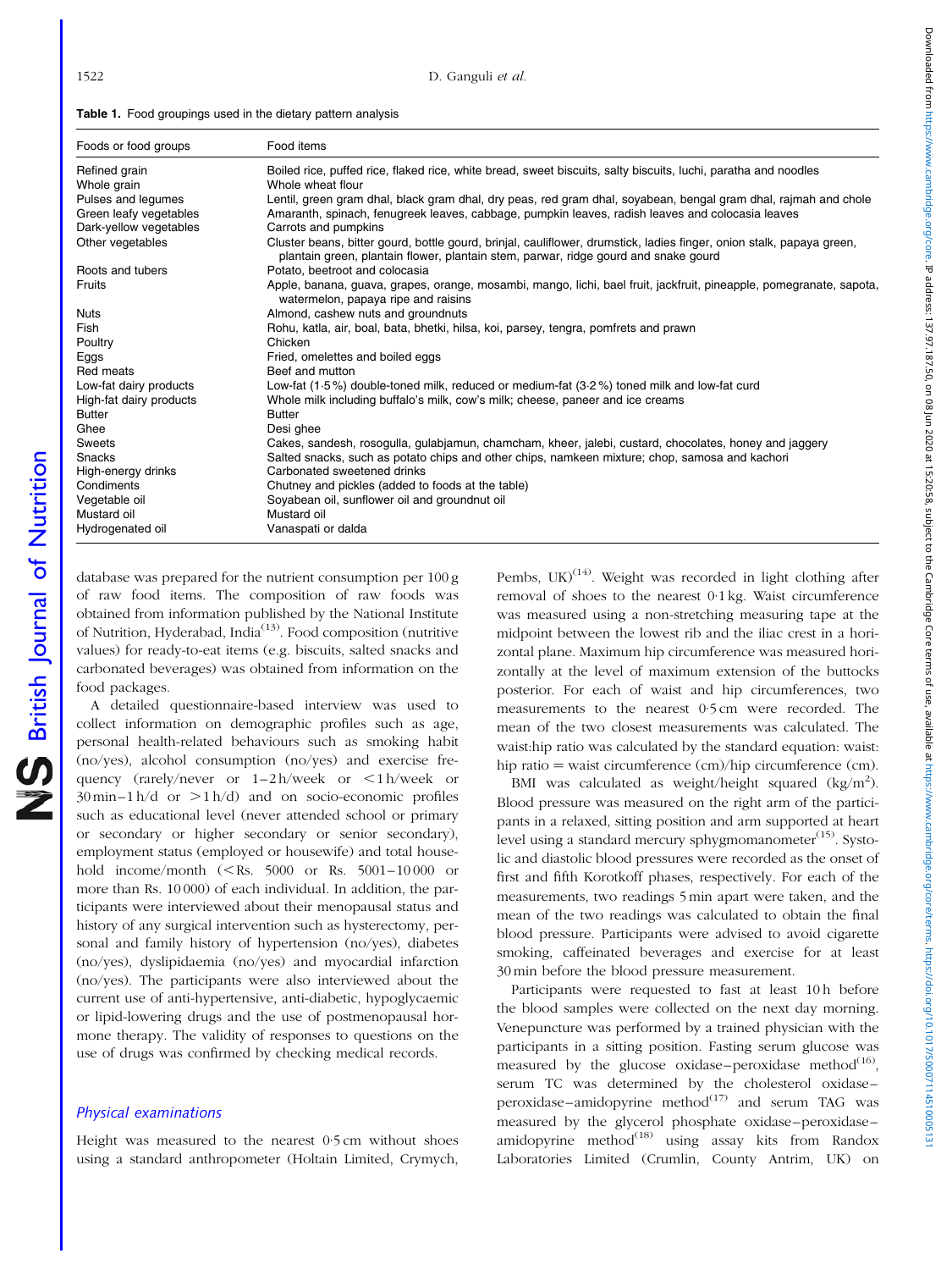a spectrophotometer (Bio-rad, Hercules, CA, USA). HDLcholesterol (HDL-C) was also determined by the same method after the precipitation of VLDL and LDL by polyethylene glycol 6000. LDL-cholesterol (LDL-C) was calculated using the formula: LDL-C = TC - HDL-C -  $(TAG/5)^{(19)}$ . Apo A1 and B were measured by an automated turbidimetric immunoas $say^{(20,21)}$ , with reagent kits from Randox Laboratories Limited on a Randox RX Daytona Autoanalyser system.

## Definitions and diagnosis criteria

According to the Seventh Report of the Joint National Committee on prevention, detection, evaluation and treatment of high blood pressure<sup>(15)</sup>, subjects were considered hypertensive if systolic blood pressure was  $\geq 140$  mmHg, diastolic blood pressure was  $\geq 90$  mmHg or both, or if they were taking anti-hypertensive medication. Diabetes was defined as a fasting serum glucose level of 7.0 mmol/l or more  $(\geq 1260 \text{ mg/l})$ or on medication for diabetes by the criteria laid down by National Cholesterol Education Program, Adult Treatment Panel  $III^{(22)}$ . Dyslipidaemia was defined according to the diagnostic criteria of the National Cholesterol Education Program, Adult Treatment Panel III guidelines<sup>(22)</sup> as a TC level of 5.18 mmol/l or more  $(\geq 2000 \text{ mg/l})$  or a TAG level of 1.69 mmol/l or more  $(\geq 1500 \,\text{mg/l})$  or a HDL-C level less than  $1.03 \text{ mmol}/1$   $( $400 \text{ mg/l}$ )$  or an LDL-C level of  $3.36$  mmol/l or more ( $\geq 1300$  mg/l), or if the subject was taking any lipid-lowering medications.

## Statistical analysis

Because the distributions of the dietary data were extremely non-normal, data values are truncated at 3 SD above the mean and then log-transformed. Factor analysis (principal component) was used<sup>(23)</sup> to derive food patterns based on the frequency of consumption of each of the twenty-four food groups obtained by collapsing the groups in the FFQ. The analyses were conducted using the FACTOR PROCEDURE in SPSS software package version 10.0 (SPSS Inc., Chicago, IL, USA). In determining the number of factors to retain, we considered the Scree test, which clearly identified the three major dietary patterns (with eigenvalues  $>1.5$ ) that were used in further analyses with CVD risk factors. Factors were rotated by using varimax rotation to obtain orthogonal (uncorrelated) factors, which are easier to interpret. A factor score created for each individual was based on the monthly intake frequencies of the twenty-four food groups and the standardised scoring coefficient of each food group for each factor. Thus, each person had a factor score for each factor that emerged from the data.

Mean and percentage values were calculated across the tertiles of dietary pattern scores. One-way ANOVA was used to compare group means across the tertiles, and the  $\chi^2$  test was used to compare proportions. We used Pearson's correlation coefficients for correlations with nutrient intakes. Before statistical testing, data were checked for normality. Because the distribution of factor 1 score was skewed, the variable was natural log-transformed before all analysis.

Multiple logistic regression analyses were used to compute OR and 95 % CI for hypertension, diabetes and dyslipidaemia. Multiple linear regression models were performed to evaluate the independent relationship between factor scores (modelled as continuous variables) and other risk variables after adjusting for covariates such as age, menopausal status, exercise frequency, total household income/month, educational status and total energy intake. All analyses were performed using the SPSS software package version 10.0. P values  $< 0.05$  were considered as significant.

# **Results**

#### Dietary patterns

Factor loadings of foods for the three identified dietary patterns are shown in [Table 2.](#page-4-0) The larger the loading of a given food item or group to the factor, the greater the contribution of that food or group to a specific factor. The factors are labelled on the basis of food items with higher loadings for a specific factor. The factor that we labelled the 'vegetables, fruits and pulses' pattern was characterised by higher intakes of vegetables including dark-yellow and green leafy vegetables, sweets, fruits, pulses, nuts, poultry and eggs, and a lower intake of mustard oil. The 'hydrogenated and saturated fat and vegetable oil' pattern was characterised by higher intakes of butter, hydrogenated oil, ghee, vegetable oil, mustard oil, condiments, sweets, fish, high-fat dairy and refined grain. The 'red meat and high-fat dairy' pattern was characterised by higher intakes of red meat, high-fat dairy products, whole grain, high-energy drinks and condiments, and lower intakes of fish, refined grain and low-fat dairy products. The three patterns overall explained 27·0 % (11·1, 8·4 and 7·5 %, respectively) of the variations in food intake. Median intakes of different food groups are also shown in [Table 2](#page-4-0). Refined grain showed the highest frequency of intake (3·91 times/d) in the study participants, followed by food groups such as other vegetables (2·81 times/d), mustard oil (2·39 times/d) and roots and tubers (2·29 times/d). On the other hand, food groups such as high-energy drinks, butter, hydrogenated oil and red meat showed the lowest frequency of intake in the subjects.

## Study population characteristics

Study participant characteristics at baseline are presented in [Table 3](#page-5-0). The mean age of the study subjects was 49.3 (SD 10·6) years. Most of the study participants (61·9 %) were postmenopausal, but none of them were found to take any hormone replacement therapy during the survey. In the study, 17·9 % of women were reported to do daily exercise activities such as yoga, free-hand exercises or other light exercises. Of the study subjects, 1·3 % smoked beedies (cigarettes made of tobacco leaves). No individual in the study subjects was reported to consume alcohol. Most of the participants (37·8 %) in the study population completed secondary education and had a monthly income of below Rs. 5000 (approximately US\$ 109). Prevalences of hypertension and

Downloaded from https://www.cambridge.org/core. IP address: 137.97.187.50, 0, 00 Jun 2020 at 15:20:58, subject to the Cambridge Core terms of use, available at https://www.cambridge Core terms of use, available at https:// Downloaded from https://www.cambridge.org/core. IP address: 137.97.187.50, on 08 Jun 2020 at 15:20:58, subject to the Cambridge Core terms of use, available at https://www.cambridge.org/core/terms. https://www.cambridge.or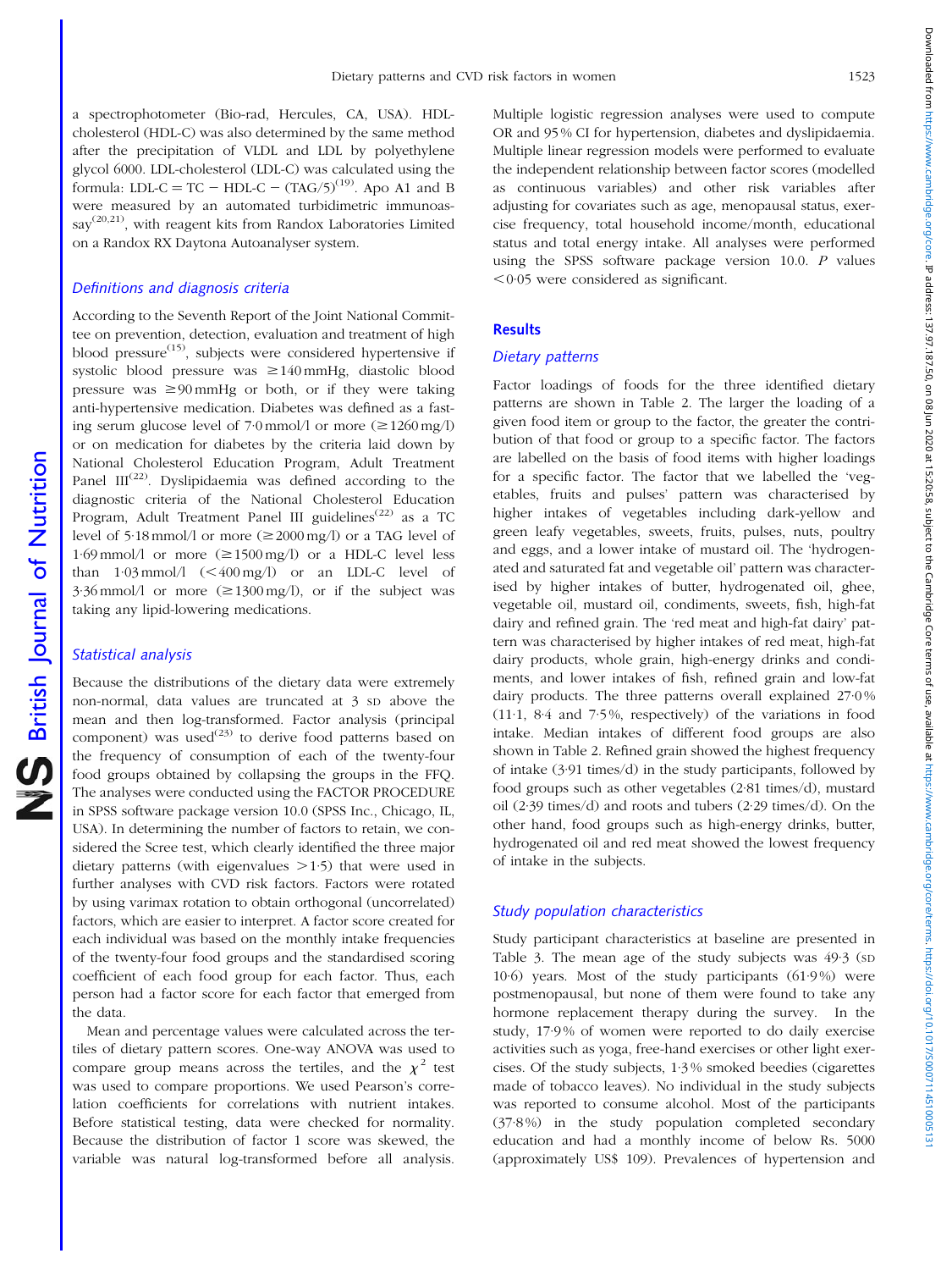<span id="page-4-0"></span>

| Table 2. Factor loading* matrix for the three dietary patterns identified from an FFQ |  |
|---------------------------------------------------------------------------------------|--|
|---------------------------------------------------------------------------------------|--|

(Medians, inter-quartile ranges and correlation coefficients)

|                         |        | Intake of food groups (frequency/d) |           |           |                       |  |
|-------------------------|--------|-------------------------------------|-----------|-----------|-----------------------|--|
| Foods or food groups    | Median | Inter-quartile range                | Factor 1+ | Factor 2+ | Factor 3 <sup>+</sup> |  |
| Other vegetables        | 2.81   | $2.32 - 3.63$                       | 0.59      |           |                       |  |
| Dark-yellow vegetables  | 0.29   | $0.19 - 0.45$                       | 0.56      |           |                       |  |
| Green leafy vegetables  | 0.72   | $0.55 - 0.98$                       | 0.52      |           |                       |  |
| <b>Sweets</b>           | 0.62   | $0.29 - 1.14$                       | 0.49      |           |                       |  |
| Fruits                  | 1.24   | $0.72 - 1.83$                       | 0.48      |           |                       |  |
| Pulses and legumes      | 0.98   | $0.62 - 1.25$                       | 0.48      |           |                       |  |
| <b>Nuts</b>             | 0.13   | $0.00 - 0.32$                       | 0.44      |           |                       |  |
| Poultry                 | 0.06   | $0.00 - 0.13$                       | 0.38      |           |                       |  |
| Condiments              | 0.32   | $0.13 - 0.63$                       | 0.36      |           |                       |  |
| Eggs                    | 0.13   | $0.03 - 0.29$                       | 0.35      |           |                       |  |
| High-energy drinks      | 0.00   | $0.00 - 0.03$                       | 0.33      |           |                       |  |
| Snacks                  | 0.62   | $0.26 - 0.98$                       | 0.33      |           |                       |  |
| Roots and tubers        | 2.29   | $2.06 - 3.14$                       |           |           |                       |  |
| <b>Butter</b>           | 0.00   | $0.00 - 0.09$                       |           | 0.69      |                       |  |
| Hydrogenated oil        | 0.00   | $0.00 - 0.00$                       |           | 0.57      |                       |  |
| Ghee                    | 0.06   | $0.00 - 0.19$                       |           | 0.56      |                       |  |
| Cooking oil (refined)   | 0.65   | $0.29 - 1.18$                       |           | 0.43      |                       |  |
| Cooking oil (mustard)   | 2.39   | $1.63 - 3.27$                       |           | 0.38      |                       |  |
| Red meat                | 0.00   | $0.00 - 0.03$                       |           |           | 0.68                  |  |
| High-fat dairy products | 0.03   | $0.00 - 0.29$                       |           |           | 0.56                  |  |
| Fish                    | 0.62   | $0.29 - 1.01$                       |           |           | $-0.47$               |  |
| Refined grain           | 3.91   | $3.08 - 4.68$                       |           |           | $-0.44$               |  |
| Whole grain             | $1-01$ | $0.72 - 2.00$                       |           |           | 0.37                  |  |
| Low-fat dairy products  | 0.65   | $0.06 - 2.00$                       |           |           | $-0.33$               |  |

Factor 1, vegetables, fruits and pulses pattern; Factor 2, hydrogenated and saturated fat and vegetable oil pattern; Factor 3, red meat and highfat dairy pattern.

\* Factor loadings represent the magnitude and direction of the association of foods or food groups with factors (dietary patterns).

† Absolute values ,0·30 were excluded from the table for simplicity.

diabetes were 47·8 and 16·9 %, respectively. Hypercholesterolaemia was observed in 30·7 % of the study subjects. Overall, 7·2 % women were found to have a positive history of myocardial infarction. The mean of total energy intake in the population was 6978·9 kJ/d (1668 kcal/d). On average, 64·2 % of daily energy consumption was from carbohydrate.

# Sociodemographic characteristics, lifestyle and selected cardiovascular risk factors in association with dietary patterns

The means and percentages of sociodemographic and lifestyle characteristics in addition to multivariate-adjusted odds of some selected metabolic components by tertiles of dietary pattern scores are shown in [Table 4](#page-6-0). Higher vegetables, fruits and pulses pattern scores were associated with younger age, higher educational level, higher income and more daily exercise activities. In examining the adjusted OR of selected cardiovascular risk factors across the tertiles of dietary pattern scores, the vegetables, fruits and pulses pattern was associated with a decreased risk of diabetes across increasing tertiles of the dietary pattern scores. The hydrogenated and saturated fat and vegetable oil pattern score was associated with younger age, a higher educational level, higher income and higher daily exercise activities. The red meat and high-fat dairy pattern was associated with lower educational level and lower income in the subjects. The percentage of smoking in this population was very low  $(1·3%)$ , so it was not analysed in relation to lifestyle characteristics. No individual in the study subjects reported consuming alcohol.

## Association with nutrient intakes

Information regarding nutrient intakes was collected using a 24 h dietary recall proforma for two non-consecutive days (described in details in Methods section).

Higher vegetables, fruits and pulses pattern scores were significantly associated with a higher intake of Ca [\(Table 5\)](#page-6-0). The hydrogenated and saturated fat and vegetable oil pattern score was associated with higher intakes of total fat including saturated fat, monounsaturated fat, polyunsaturated fat, cholesterol, Ca, carotene, vitamin A, vitamin C and vitamin E, and lower intakes of carbohydrate, dietary fibre and Fe. The red meat and high-fat dairy pattern score was associated with higher intakes of carbohydrate, dietary fibre and Fe, and lower intakes of monounsaturated fat and Ca.

# Biomarkers of CVD

Regression coefficients for the association between dietary pattern scores (modelled as continuous variables) and biomarkers for CVD are shown in [Table 6](#page-7-0). A significant inverse association was observed between the vegetables, fruits and pulses pattern and serum TC ( $P=0.01$ ), LDL-C ( $P=0.02$ ) and non-HDL-C  $(P=0.03)$  levels after multivariate adjustments for potential confounders (age, menopausal status, exercise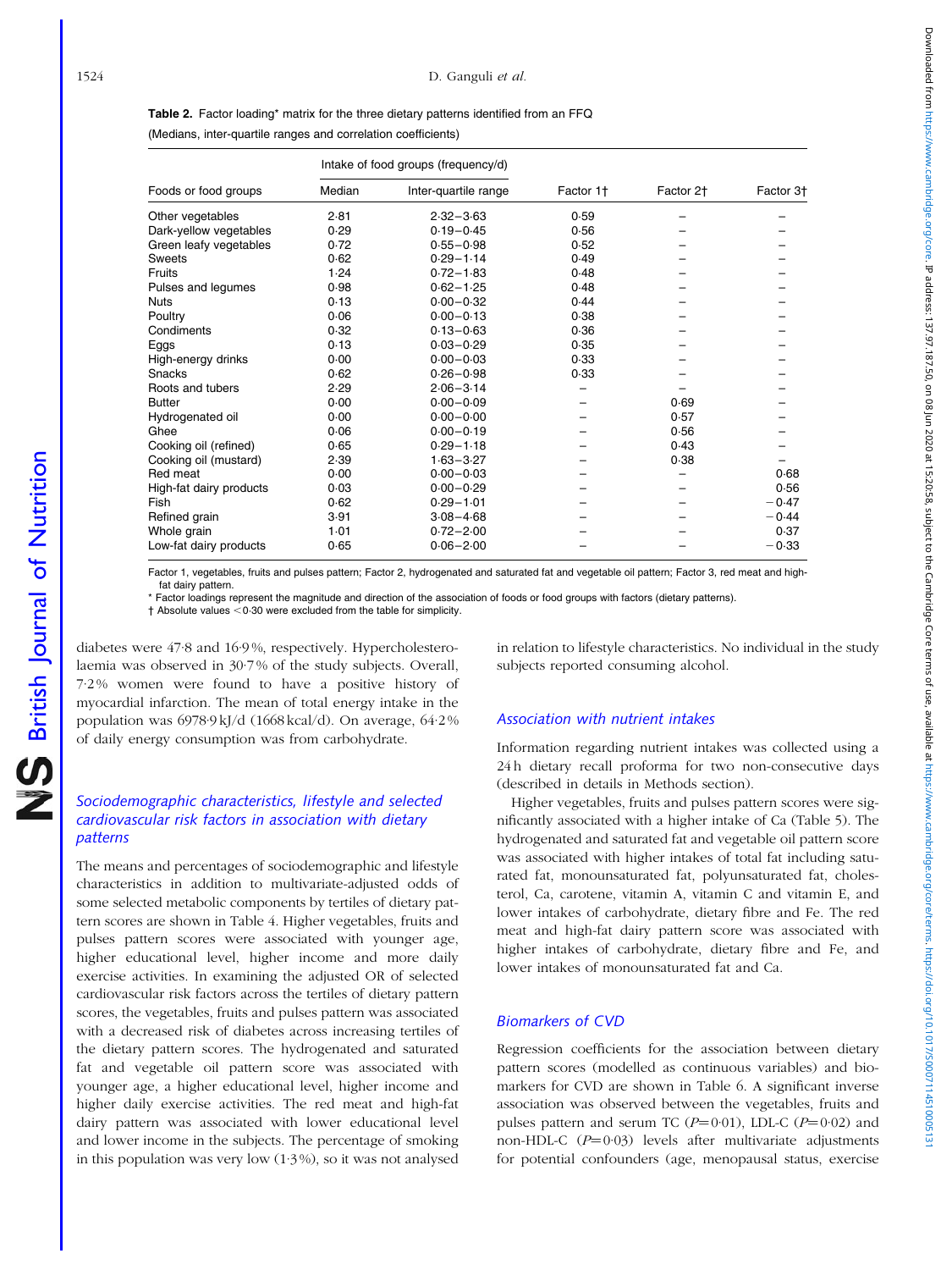<span id="page-5-0"></span>

|  | Table 3. Baseline characteristics of the study population |  |  |
|--|-----------------------------------------------------------|--|--|
|  |                                                           |  |  |

| (Mean values, standard deviations and percentages) |  |  |  |
|----------------------------------------------------|--|--|--|
|                                                    |  |  |  |

|                                          | Mean    | SD      | $\%$    |
|------------------------------------------|---------|---------|---------|
| Age (years)                              | 49.3    | $10-6$  |         |
| Postmenopausal                           |         |         | 61.9    |
| Current hormone therapy                  |         |         |         |
| BMI $(kg/m2)$                            | 25.0    | 4.7     |         |
| Waist:hip ratio                          | 0.92    | 0.05    |         |
| Daily exercise activity                  |         |         | 17.9    |
| Current smoking                          |         |         | 1.3     |
| Alcohol consumption                      |         |         |         |
| <b>Educational status</b>                |         |         |         |
| Primary                                  |         |         | 12.5    |
| Secondary                                |         |         | 37.8    |
| Higher secondary                         |         |         | 11.0    |
| Senior secondary                         |         |         | $16-8$  |
| Income (rupees (US\$))                   |         |         |         |
| $\leq$ Rs. 5000 (approximately US\$ 109) |         |         | 44.0    |
| Rs. 5001-10000 (approximately            |         |         | $35-4$  |
| US\$ 109-218)                            |         |         |         |
| More than Rs. 10000                      |         |         | 20.5    |
| (approximately US\$ 218)                 |         |         |         |
| Diabetes*                                |         |         | 16.9    |
| Hypertension+                            |         |         | 47.8    |
| Hypercholesterolaemia‡                   |         |         | $30-7$  |
| History of MI                            |         |         | 7.2     |
| Use of anti-hypertensive medication      |         |         | 23.7    |
| Use of anti-diabetic medication          |         |         | $6 - 7$ |
| Use of serum lipid-lowering medication   |         |         | 0.6     |
| Total energy intake (kJ/d)               | 6978.91 | 1707-07 |         |
| Total fat (% of energy intake)           | 25.5    | $6-7$   |         |
| Carbohydrate (% of energy intake)        | 64.2    | 7.0     |         |
| Protein (% of energy intake)             | 11.6    | 2.7     |         |

MI, myocardial infarction.

British Journal of Nutrition

**NS** British Journal of Nutrition

Fasting plasma glucose  $\geq$  126 mg % or if subjects were on medication.

 $\dagger$  Systolic blood pressure  $\geq 140$  mmHg or diastolic blood pressure  $\geq 90$  mmHg or both, or if subjects were on medication.

 $\pm$  Total cholesterol  $\geq$  200 mg % or if the subjects were on medication.

frequency, monthly income, educational status and energy intake). The hydrogenated and saturated fat and vegetable oil pattern scores were positively associated with obesity measures such as BMI  $(P=0.04)$  and waist circumference  $(P=0.007)$ . A significant positive association was also found between this pattern and serum HDL-C level  $(P=0.03)$ . However, the present analysis did not suggest any significant association between the red meat and high-fat dairy pattern and any of the biomarker values.

### **Discussion**

In the present study population of urban Bengalee women of Kolkata, we identified three major dietary patterns, which we labelled as the vegetables, fruits and pulses pattern, the hydrogenated and saturated fat and vegetable oil pattern and the red meat and high-fat dairy pattern. The vegetables, fruits and pulses pattern score was associated with younger age, higher educational level, higher income and more daily exercise activities, which indicates that younger people with a higher socio-economic background are more health conscious and had knowledge about healthy food choices and lifestyles. In addition, the present results also indicated positive associations between the hydrogenated and saturated fat and

vegetable oil pattern scores and younger age, higher educational level, higher income and higher daily exercise activities in the study participants. The association of the dietary pattern scores with a higher socio-economic profile supports the fact that foods such as butter, ghee, vegetable oil, high-fat dairy products, fish and refined grain were affordable by individuals with a higher socio-economic background. On the other hand, the red meat and high-fat dairy pattern was associated with lower educational level and lower income profile in the subjects. The higher loadings of these food items were related to this pattern because in the other two patterns, these food items showed a much lower frequency of consumption in comparison with the other staple foods in the diet. Moreover, people with a lower educational background might not be conscious enough in making healthy food habits.

The associations between the various biomarkers and dietary pattern scores in the present study were in the expected direction. After adjusting lifestyle variables and other potential confounders, the vegetables, fruits and pulses pattern score was inversely associated with serum TC, LDL-C and non-HDL-C levels in the subjects. In addition, we further investigated the association between the dietary pattern scores and nutrient intakes of the individuals using a 24 h dietary recall proforma of two non-consecutive days (a weekday and a weekend). The present analyses indicate that individuals who had higher scores for this pattern had higher intakes of protein, Ca and Fe in their diet without increasing the amount of total or saturated fat intake, and thus may explain the association of this pattern with a more favourable lipid profile in the subjects. These observations suggest that the pattern shows a protective association with cardiovascular risk factors in the present study population of women. Thus, the present results are consistent with the findings of van't Veer et  $al^{(24)}$ , as well as of Law & Morris<sup>(25)</sup>, and support the role of a diet rich in vegetables and fruits as a possible approach for preventing CVD. On the other hand, the hydrogenated and saturated fat and vegetable oil pattern scores were significantly and positively associated with HDL-C. We also observed significant associations between the biomarkers of obesity such as BMI and waist circumference and the pattern scores. The higher concentrations of HDL-C associated with a high hydrogenated and saturated fat and vegetable oil pattern score could be related to the higher total fat content and lower carbohydrate content identified with this pattern<sup> $(26)$ </sup>. At the same time, the higher intake of saturated fat and dietary cholesterol and lower intake of dietary fibre associated with this particular pattern may lead to a gain in both overall and abdominal adiposity in women as reported by Newby et  $al^{(27)}$  in the Baltimore Longitudinal Study of Aging. The present analyses suggest no significant association between the red meat and high-fat dairy pattern scores with any of the risk variables. The pattern was characterised by higher intakes of food items such as red meat, high-fat dairy products, whole grain and high-energy drinks. However, most of these items usually show either a weekly or monthly frequency of consumption in the population but had higher loadings in this pattern because others consume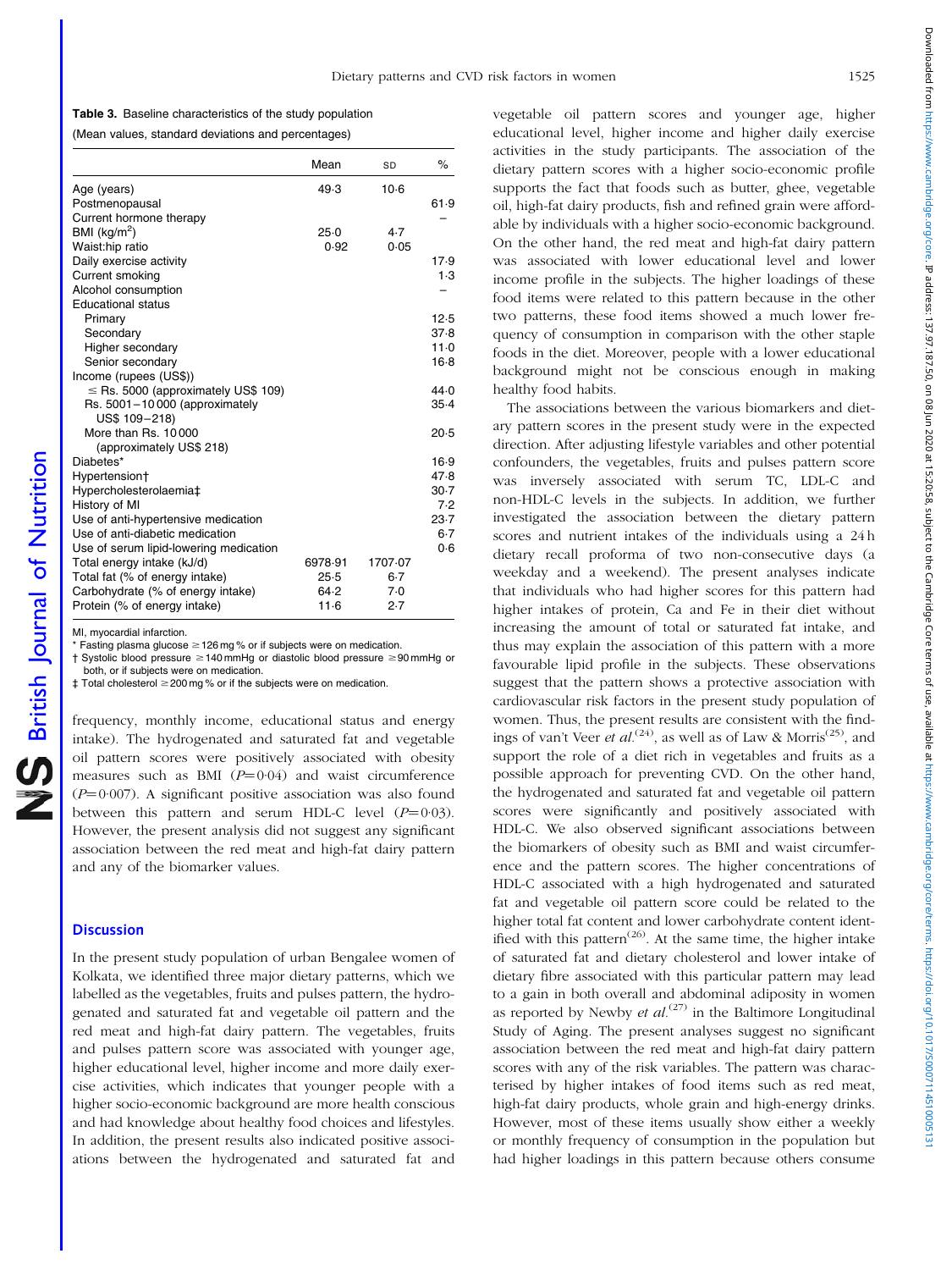<span id="page-6-0"></span>Table 4. Descriptive characteristics and multivariate adjusted† odds ratios (95 % CI) for selected cardiovascular risk factors of the study participants across tertiles of dietary pattern scores

(Mean values, standard deviations, odds ratios and 95% confidence intervals)

|                            | Vegetables, fruits and<br>pulses pattern score |                |                |       | Hydrogenated and saturated fat and<br>vegetable oil pattern score |               |        | Red meat and high-fat dairy<br>pattern score |               |  |
|----------------------------|------------------------------------------------|----------------|----------------|-------|-------------------------------------------------------------------|---------------|--------|----------------------------------------------|---------------|--|
|                            | 1                                              | $\overline{2}$ | 3              |       | $\overline{2}$                                                    | 3             |        | $\overline{2}$                               | 3             |  |
| Age (years)‡               |                                                |                |                |       |                                                                   |               |        |                                              |               |  |
| Mean                       | 51.0                                           | 49.4           | $47.4***$      | 50.6  | 49.1                                                              | $48.0*$       | 48.3   | 49.4                                         | $50-1$        |  |
| SD                         | $11-7$                                         | $10-4$         | 9.2            | 11.6  | 10.9                                                              | 8.9           | $10-0$ | $10-6$                                       | 11.0          |  |
| Hypertension§              |                                                |                |                |       |                                                                   |               |        |                                              |               |  |
| <b>OR</b>                  | $\mathbf{1}$                                   | 0.90           | 0.82           | 1     | 1.43                                                              | 1.07          | 1      | 1.23                                         | 0.71          |  |
| 95% CI                     | Ref                                            | $0.55 - 1.47$  | $0.49 - 1.36$  | Ref   | $0.87 - 2.35$                                                     | $0.64 - 1.80$ | Ref    | $0.75 - 2.00$                                | $0.43 - 1.17$ |  |
| Diabetes                   |                                                |                |                |       |                                                                   |               |        |                                              |               |  |
| <b>OR</b>                  |                                                | 0.65           | 0.50           | 1     | 1.31                                                              | 1.25          |        | 1.06                                         | 1.18          |  |
| 95% CI                     | 1                                              | $0.36 - 1.17$  | $0.26 - 0.95*$ | 1     | $0.70 - 2.44$                                                     | $0.65 - 2.41$ | 1      | $0.59 - 1.91$                                | $0.65 - 2.13$ |  |
| Dyslipidaemia§             |                                                |                |                |       |                                                                   |               |        |                                              |               |  |
| <b>OR</b>                  | 1                                              | 0.86           | 0.90           |       | 0.66                                                              | 0.65          | 1      | 1.07                                         | 1.30          |  |
| 95% CI                     |                                                | $0.53 - 1.40$  | $0.54 - 1.49$  | 1     | $0.39 - 1.08$                                                     | $0.38 - 1.11$ | 1      | $0.66 - 1.74$                                | $0.79 - 2.14$ |  |
| Educational level (%)      |                                                |                |                |       |                                                                   |               |        |                                              |               |  |
| Primary                    | $15-2$                                         | $10-2$         | 11.4           | 22.0  | 9.1                                                               | $6.4***$      | 9.5    | $10-5$                                       | $16.8*$       |  |
| Secondary                  | 38.9                                           | $40-0$         | 33.8           | 31.5  | 43.6                                                              | $38-4$        | 41.4   | 36.5                                         | $35-6$        |  |
| Higher secondary           | $8 - 8$                                        | $10-2$         | 14.0           | 4.5   | 12.6                                                              | $15.7***$     | 11.6   | 13.0                                         | 8.4           |  |
| Senior secondary           | $9 - 8$                                        | $16-0$         | $25.0**$       | $5-0$ | $16-2$                                                            | 29.0****      | $23-7$ | 17.0                                         | $9.9***$      |  |
| Total monthly income (%)‡  |                                                |                |                |       |                                                                   |               |        |                                              |               |  |
| $\le$ Rs. 5000             | 47.8                                           | $40-6$         | 43.6           | 68.5  | $36-6$                                                            | $27.3***$     | $40-0$ | 45.3                                         | $46-6$        |  |
| Rs. 5001-10000             | 33.8                                           | 42.5           | 29.8           | 24.4  | 39.4                                                              | 41.9****      | $33-4$ | 32.7                                         | $40-0$        |  |
| $>$ Rs. 10000              | $18-3$                                         | $16-8$         | $26.5*$        | 7.0   | 23.9                                                              | $30.6***$     | $26-4$ | 21.9                                         | $13.2***$     |  |
| Frequency of exercise (%)‡ |                                                |                |                |       |                                                                   |               |        |                                              |               |  |
| Rarely or never            | 48.2                                           | $46 - 7$       | 45.3           | 53.2  | 44.1                                                              | $42.2*$       | 48.4   | 46.5                                         | 45.5          |  |
| Weekly                     | 38.0                                           | 37.8           | 27.9           | 35.1  | 38.8                                                              | $31 - 1$      | 27.2   | 39.5                                         | $38-4$        |  |
| Daily                      | $13-6$                                         | $15-3$         | $27.3***$      | 11.5  | 17.0                                                              | $26.6***$     | 24.2   | 13.9                                         | 15.9          |  |

Ref, reference; WC, waist circumference.

British Journal of Nutrition

NS British Journal of Nutrition

† Adjusted for age (years), energy intake (kcal/d), BMI, WC, menopausal status (yes/no), monthly income (categorical), educational level (categorical) and exercise frequency (categorical).

 $\ddot{x}$  P values were computed with one-way ANOVA for age and for categorical variables with the  $x^2$  test (\*P<0·05, \*\*P $\leq$ 0·01, \*\*\*P $\leq$ 0·001, \*\*\*P $\leq$ 0·001,

§ P values comparing OR between reference and the highest tertiles of pattern scores.

these foods rarely. Moreover, in the present study, this pattern was more likely to be associated with a lower socio-economic status of the population, which implies that the use of these food items in this lower income group is related to more traditional ways and may not be actually consumed in very high amounts. However, we found a significant positive association between this pattern and dietary intakes of carbohydrate, dietary fibre and Fe. On the other hand, nutrients

Table 5. Pearson's partial correlation coefficients  $(r)$  between dietary pattern scores and nutrient intakes among the study participants after adjustment of total energy intake

|                                   | Vegetables, fruits and<br>pulses pattern score | Hydrogenated and saturated fat<br>and vegetable oil pattern score | Red meat and high-fat<br>dairy pattern score |
|-----------------------------------|------------------------------------------------|-------------------------------------------------------------------|----------------------------------------------|
| Total fat (% of energy intake)    | $-0.15$                                        | $0.33***$                                                         | $-0.06$                                      |
| Protein (% of energy intake)      | $-0.02$                                        | $-0.03$                                                           | $-0.001$                                     |
| Carbohydrate (% of energy intake) | $-0.11$                                        | $-0.32***$                                                        | 0.08                                         |
| Total fat (q/d)                   | $-0.20$                                        | $0.31***$                                                         | $-0.07$                                      |
| Saturated fat (g/d)               | $-0.60$                                        | $0.24***$                                                         | $-0.008$                                     |
| Monounsaturated fat (q/d)         | $-0.04$                                        | $0.24***$                                                         | $-0.16***$                                   |
| Polyunsaturated fat (g/d)         | $-0.03$                                        | $0.26***$                                                         | $-0.01$                                      |
| Trans-fat (g/d)                   | 0.18                                           | $-0.12$                                                           | $-0.007$                                     |
| Cholesterol (mg/d)                | $-0.02$                                        | $0.12***$                                                         | 0.07                                         |
| Protein (g/d)                     | $-0.01$                                        | $-0.01$                                                           | $-0.01$                                      |
| Carbohydrate (g/d)                | $-0.10$                                        | $-0.30***$                                                        | $0.07*$                                      |
| Dietary fibre (q/d)               | 0.06                                           | $-0.18***$                                                        | $0.22***$                                    |
| Dietary free folate (g/d)         | $-0.02$                                        | $-0.01$                                                           | $-0.02$                                      |
| $Ca$ (mg/d)                       | $0.15***$                                      | $0.12**$                                                          | $-0.12**$                                    |
| Fe $(mg/d)$                       | 0.06                                           | $-0.08*$                                                          | $0.10*$                                      |
| Carotene $(\mu q/d)$              | $-0.01$                                        | $0.10**$                                                          | $-0.03$                                      |
| Vitamin A $(\mu g/d)$             | 0.04                                           | $0.15***$                                                         | $-0.02$                                      |
| Vitamin C (mg/d)                  | 0.08                                           | $0.12***$                                                         | $-0.12$                                      |
| Vitamin E (mg/d)                  | 0.03                                           | $0.23***$                                                         | 0.04                                         |

Correlation coefficients were significant:  $*P$ <0.05;  $*$   $*$  P<0.01;  $**$  P<0.0001.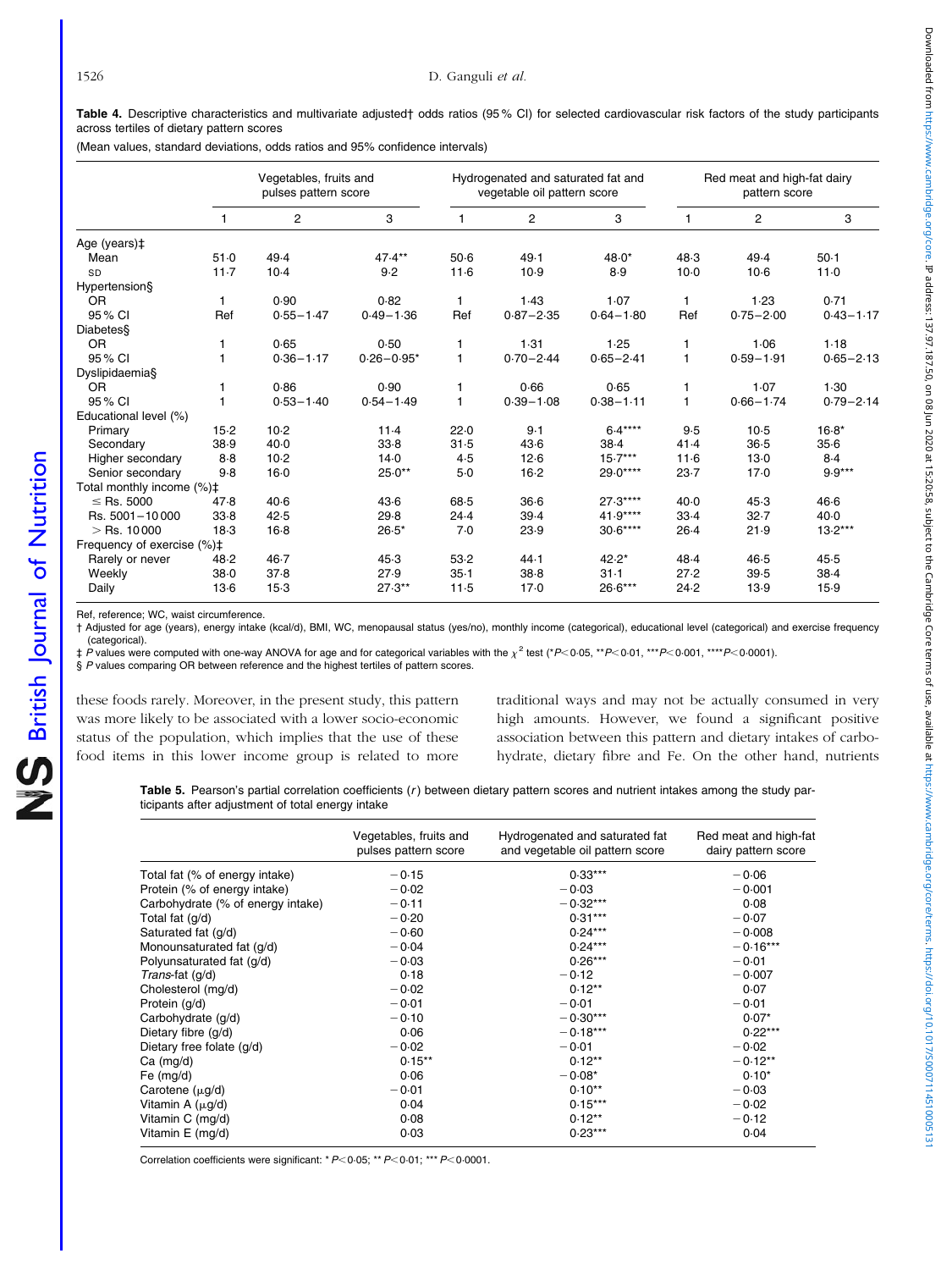<span id="page-7-0"></span>

|  | Table 6. Regression coefficients associating dietary patterns with biomarker values among the study participants |  |  |  |  |  |  |  |  |  |  |  |
|--|------------------------------------------------------------------------------------------------------------------|--|--|--|--|--|--|--|--|--|--|--|
|--|------------------------------------------------------------------------------------------------------------------|--|--|--|--|--|--|--|--|--|--|--|

(Regression coefficients with their standard errors)†

|                                                | Vegetables, fruits and<br>pulses pattern |           | Hydrogenated and saturated<br>fat and vegetable oil pattern |           | Red meat and high-fat<br>dairy pattern |          |  |
|------------------------------------------------|------------------------------------------|-----------|-------------------------------------------------------------|-----------|----------------------------------------|----------|--|
| Dependent variables                            | Regression<br>coefficient                | <b>SE</b> | Regression<br>coefficient                                   | <b>SE</b> | Regression<br>coefficient              | SE       |  |
| BMI $(kg/m2)$ <sup><math>\ddagger</math></sup> | 0.08                                     | 0.27      | $0.10*$                                                     | 0.25      | 0.05                                   | 0.25     |  |
| Waist circumference (cm) <sup>+</sup>          | 0.07                                     | 0.73      | $0.14*$                                                     | 0.69      | 0.01                                   | 0.67     |  |
| Waist:hip ratio‡                               | 0.05                                     | 0.003     | 0.05                                                        | 0.003     | $-0.03$                                | 0.003    |  |
| Systolic blood pressure (mmHg)§                | $-0.03$                                  | 0.008     | $-0.004$                                                    | 0.008     | $-0.07$                                | 0.008    |  |
| Diastolic blood pressure (mmHg)§               | $-0.03$                                  | 0.006     | 0.05                                                        | 0.006     | $-0.08$                                | 0.005    |  |
| Fasting glucose (mg/l)§                        | $-0.05$                                  | 0.1       | 0.6                                                         | 0.1       | $-0.3$                                 | 0.1      |  |
| Total cholesterol (mg/l)§                      | $-1.7*$                                  | 22.2      | 0.3                                                         | 21.5      | $-0.4$                                 | $20-6$   |  |
| TAG $(mg/l)\$                                  | $-0.07$                                  | 0.2       | 0.5                                                         | 0.2       | $-0.4$                                 | 0.2      |  |
| HDL-C (mg/l)§                                  | $-0.1$                                   | $8-7$     | $1.1*$                                                      | 7.3       | $-0.4$                                 | 6.9      |  |
| LDL-C (mg/l)§                                  | $-1.7*$                                  | 22.3      | $-0.2$                                                      | 21.8      | $-0.08$                                | $20-8$   |  |
| Non-HDL-C (mg/l)§                              | $-1.6*$                                  | 23.2      | 0.01                                                        | 22.5      | $-0.3$                                 | $21-4$   |  |
| TC:HDL-C ratio§                                | $-0.05$                                  | 0.02      | $-0.07$                                                     | 0.02      | 0.01                                   | 0.02     |  |
| Lipoprotein (a) (mg/l)§                        | $-0.6$                                   | 2.4       | 1.1                                                         | 1.4       | 0.3                                    | 1.3      |  |
| Apo A1 $(mq/l)\$                               | $1-8$                                    | $30-4$    | $-1.6$                                                      | 39.8      | 0.1                                    | $26 - 8$ |  |
| Apo B (mg/l)§                                  | $-0.07$                                  | 23.5      | $-2.3$                                                      | 27.6      | $-0.2$                                 | $20-4$   |  |

HDL-C, HDL-cholesterol; LDL-C, LDL-cholesterol; TC, total cholesterol.

Regression coefficient was significantly different:  $*P$ <0.05.

† Persons using anti-hypertensive medications were excluded from blood pressure analysis, persons with anti-diabetic medications were excluded from fasting plasma glucose analysis and persons on lipid-lowering medications were excluded from analysis with lipid and lipoprotein variables as dependent variables.

‡ Adjusted for age, menopausal status (yes/no), exercise frequency (rarely or never, 1–2 h/week, .2 h/week, ,1 h/week, 30 min–1 h/d or .1 h/d), total household income/ month (≤Rs. 5000, Rs. 5001-10 000 or >Rs. 10 000), educational status (primary, secondary, higher secondary or senior secondary) and total energy intake. § Additionally adjusted for BMI and waist circumference.

NS British Journal of Nutrition British Journal of Nutrition

such as monounsaturated fat and Ca showed a significant negative association with this pattern. Unlike the 'Western' dietary pattern, identified in other populations<sup> $(3,4,28)$ </sup>, whole grain shows a higher loading than refined grain in this pattern, which may contribute to the higher intakes of nutrients such as carbohydrate and dietary fibre associated with this pattern. Surprisingly, intake of Ca was inversely associated with this pattern, which indicates that consumption of high-fat dairy products may not be in sufficient amount to serve as a source of Ca in this dietary pattern. Moreover, other major sources of Ca such as green leafy vegetables, fish and lowfat dairy products are inversely associated with this pattern, which also partly explains the negative association of Ca with this pattern.

Limited epidemiological studies have reported the association of dietary patterns with cardiovascular risk factors in Asian populations<sup> $(6,8)$ </sup>. To the best of our knowledge, this is the first study in India reporting such associations in a Bengalee population of women.

Findings from the present study are in agreement with previous investigations on serum lipids and their relation to a healthy vegetable pattern. In a cross-sectional study<sup>(29)</sup> among Iranian women, individuals in the top quintile of the healthy dietary pattern (characterised by higher intakes of fruits, vegetables, tomatoes, poultry, legumes, cruciferous and green vegetables and whole grain) had lower TC and LDL-C levels than those in the lowest quintile. In a longitudinal analysis<sup>(30)</sup> among Finnish adolescents, a dietary pattern reflecting more health-conscious food choices (such as a high consumption of vegetables, legumes, nuts, tea, cheese and other dairy products) was inversely associated with TC and LDL-C in women. In other studies also, dietary patterns

reflecting healthy food choices have often been found to have stronger associations with more favourable levels of CVD risk factors $(31,32)$ .

In the Health Professionals Follow-up Study<sup>(3)</sup>, the 'Western pattern' characterised by a higher intake of red and processed meats, high-fat dairy products, refined grains, desserts, sweets, condiments and butter was in some aspects similar to the hydrogenated and saturated fat pattern as well as to the red meat and high-fat dairy pattern, identified in the present study. However, it is worth noting that unlike the 'Western pattern', a higher intake of red or processed meat is replaced by a higher intake of fish in the 'hydrogenated and saturated fat and vegetable oil' pattern identified in the present study population. Moreover, the 'red meat and high-fat dairy' pattern identified in the present study is also not exactly comparable with the 'Western' dietary pattern identified in US populations<sup> $(3,4,28)$ </sup>. Whole grain, in contrast to refined-grain, shows a higher frequency of consumption in association with red meat and high-fat dairy products in this pattern. Although, in a common Bengalee diet, boiled rice (a refined grain product) is predominantly considered as a staple cereal, conventionally, non-vegetarian food items such as red meat are more often consumed along with whole-grain preparations such as 'chapatti' (a preparation made from whole wheat flour), rather than with refined-grain products. Moreover, since the red meat and high-fat dairy pattern was more likely to be adopted by people with a lower socio-economic status, they usually consume more whole grain instead of refined grain as a comparatively cheaper source of nutrients. It is somewhat surprising, although not inconsistent with prior reports, that the hydrogenated and saturated fat and vegetable oil pattern and the red meat and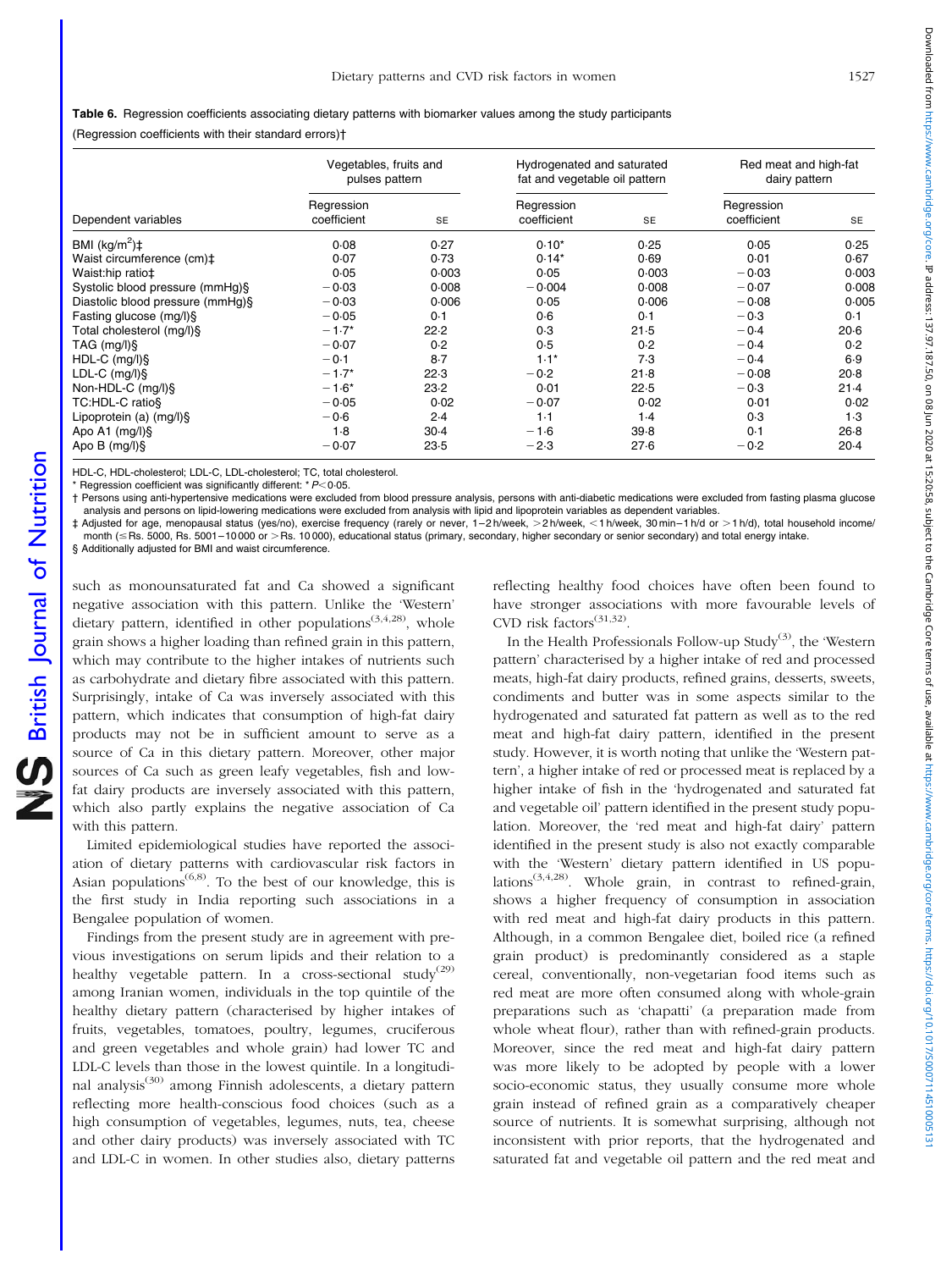British Journal of Nutrition

**NS** British Journal of Nutrition

high-fat dairy pattern in the present study were not associated with serum lipid concentrations. An analysis of dietary intake in free-living persons with the use of National Health and Nutrition Examination Survey III data<sup>(33)</sup> showed a positive relationship between dietary fat intake and serum TC in men but not in women. Results similar to those reported in the present study were found in the Health Professionals Follow-up Study, in which a Western dietary pattern was not associated with serum lipid concentrations<sup> $(3,4)$ </sup>. In addition, a similar association was found by Kerver et  $al^{(28)}$  in the National Health and Nutrition Examination Survey III study, in which a Western pattern characterised by a higher intakes of processed meats, eggs, red meat and high-fat dairy products was not associated with serum TC concentrations. The higher concentrations of HDL-C associated with a high Western pattern score were observed in the Health Professionals Follow-up Study by Fung et  $al^{(3)}$ . In addition, the Monitoring Project on Risk Factors and Chronic Diseases in The Netherlands (MORGEN study)<sup>(34)</sup> revealed a positive association between the traditional pattern scores (with a higher intake of fat and cholesterol and a lower intake of carbohydrate) and higher HDL concentrations in women without increasing the TC level.

Identifying the association between major dietary patterns and obesity is not new. A cross-sectional study<sup>(35)</sup> on Iranian women revealed that a Western dietary pattern, characterised by higher intakes of refined grain, red meat, butter, sweets and hydrogenated fat, was associated with an increased risk of general and central obesity in women. A similar observation has also been reported in other cross-sectional<sup>(36-38)</sup> as well as in prospective studies<sup> $(39)$ </sup>. A positive association between the Western dietary pattern (loaded heavily with energydense foods, dietary cholesterol, animal protein, refined grain, high-fat dairy and sugar) and obesity has also been observed by Slattery et  $al^{(37)}$ .

The strength of the present study includes the extensive information about socio-economic and lifestyle factors along with the dietary habit of the study participants, which makes the investigation much more comprehensive and conclusive. Another strength of the study is sampling from the general population that may contribute in the implementation of necessary dietary changes in the population to prevent cardiovascular risk, particularly in women. In addition, there are some limitations in the present study. First, the cross-sectional design of the study that precludes the determination of a cause - and - effect relationship between the dietary patterns and the biological risk markers. Therefore, possible assumptions are needed to be verified in future prospective investigations. Second, measurement errors are inherent in the use of FFQ; during the dietary assessment, they may include possible under-reporting or over-reporting of intakes of certain foods or both. Moreover, a 24 h recall of dietary intake may not always be useful. Individual dietary intake may vary from day to day, so the last 24 h record may not necessarily be representative for each individual. Moreover, the use of principal component analysis requires several subjective decisions in the selection of included variables as well as in the detainment of number of factors to retain. In spite of these limitations, the use of multivariate data reduction techniques (e.g. factor analysis) to define dietary patterns is emerging in nutritional epidemiology as an important method of presenting a snapshot of the entire diet in a population.

In conclusion, the present study suggests that consuming a diet rich in green leafy and dark-yellow vegetables, fruits, pulses, nuts, eggs and poultry was associated with lowering of serum TC, LDL and non-HDL-C concentrations in women. In addition, a diet with higher intakes of butter, hydrogenated oil, ghee, vegetable oil, mustard oil, fish, high-fat dairy products and refined grain was associated with an increase in the serum HDL-C level and an increased risk of general as well as of central obesity in women.

## Acknowledgements

The present study was financially supported by the Department of Science and Technology, Government of India (grant no. SSD/WS/059/2004). The authors gratefully acknowledge Ahmad Esmaillzadeh and Katherine L. Tucker for their valuable suggestions and comments on the manuscript. D. G. and N. D. were fellows of University with Potential for Excellence of the University of Calcutta scheme. D. G. contributed to the data collection, data analysis, development of study hypothesis, reviewed literature, conducted statistical analysis, provided the interpretation of the results, and drafted and edited the manuscript. N. D. participated in the field investigation and biochemical analysis. I. S. involved in the clinical investigation and blood collection. P. B. and S. D. participated in the diet survey and dietary data analysis. B. M. directed and supervised the field operation. D. C. provided critical advice in data analysis and manuscript preparation. S. G. contributed to the development of study hypothesis, guided statistical analysis, provided advice regarding the interpretation of the results and assisted with drafting and editing of the manuscript. S. D. contributed to the study hypothesis and design, supervised the field investigation, provided advice on the analysis and interpretation of the results and edited the manuscript. S. D. was the recipient of funds from the Department of Science and Technology. None of the authors had a conflict of interest.

#### **References**

- 1. Stramba-Badiale M, Fox KM, Priori SG, et al. (2006) Cardiovascular diseases in women: a statement from the policy conference of the European Society of Cardiology. Eur Heart J 27, 994-1005.
- 2. Heidemann C, Schulze MB, Franco OH, et al. (2008) Dietary patterns and risk of mortality from cardiovascular disease, cancer, and all causes in a prospective cohort of women. Circulation 118, 230–237.
- 3. Fung TT, Rimm EB, Spiegelman D, et al. (2001) Association between dietary patterns and plasma biomarkers of obesity and cardiovascular disease risk. Am J Clin Nutr 73, 61–67.
- 4. Hu FB, Rimm EB, Stampfer MJ, et al. (2000) Prospective study of major dietary patterns and risk of coronary heart disease in men. Am J Clin Nutr **72**, 912–921.
- 5. McNaughton SA, Mishra GD & Brunner EJ (2009) Food patterns associated with blood lipids are predictive of coronary heart disease: the Whitehall II study. Br J Nutr 102, 619–624.